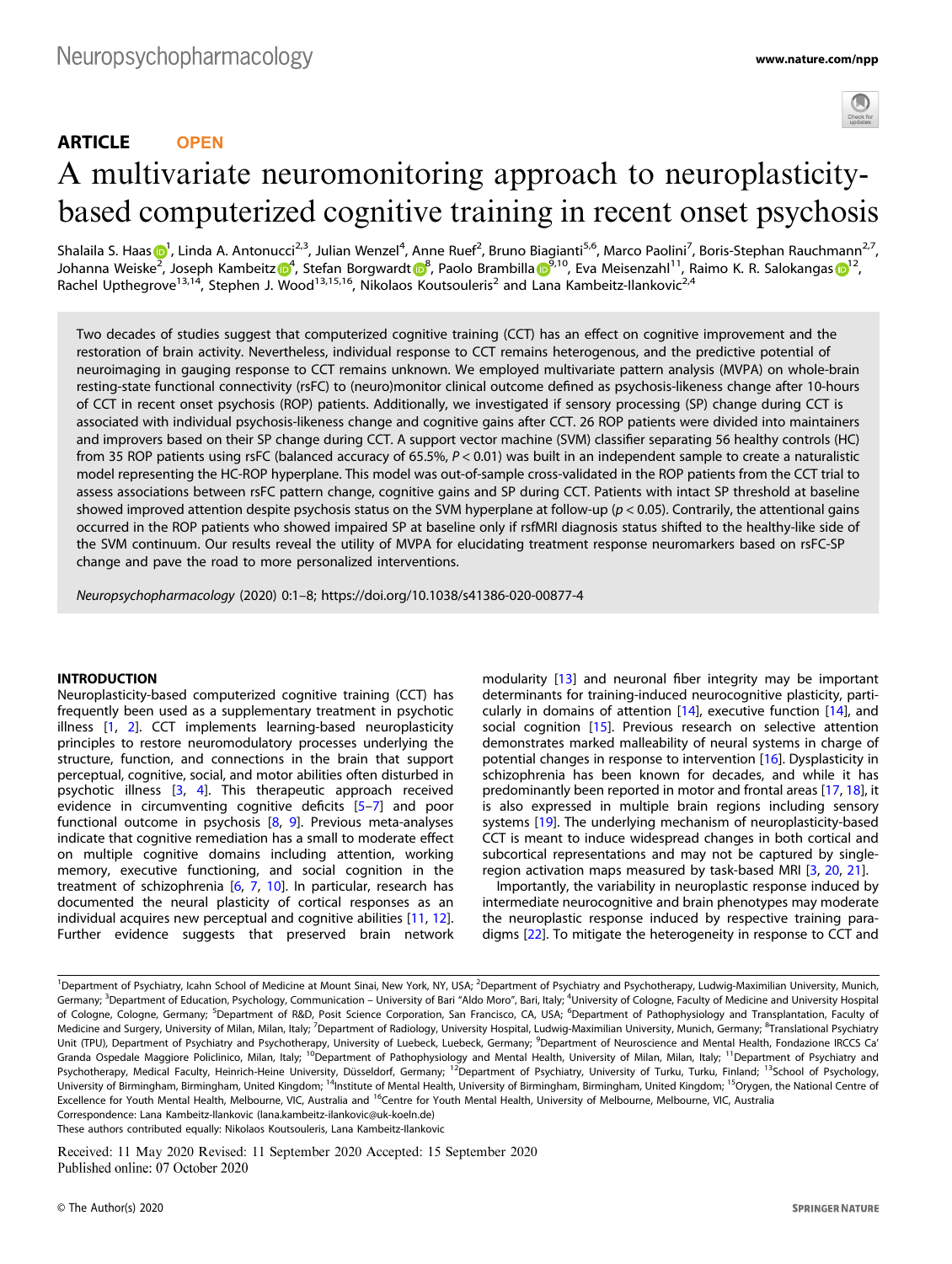<span id="page-1-0"></span> $\overline{2}$ 

multidimensionality of neuroimaging data, multivariate pattern analysis (MVPA) allows quantification of diagnostic group membership or treatment response at the individual level [\[23](#page-6-0), [24](#page-6-0)], particularly when clinical data is complemented with neurobiolo-gical proxies [\[25](#page-6-0)]. These proxies may entail information on intermediate- and endo-phenotypes responsible for the high degree of variability in the response to CCT. Specifically, they may serve as "neuromarkers" [[26,](#page-6-0) [27](#page-6-0)] that successfully aid in identifying disorders and factors determining not only illness progression [[28,](#page-6-0) [29\]](#page-6-0), but also monitoring response to treatment (theranostics) [[27,](#page-6-0) [30](#page-6-0)-[32](#page-6-0)]. Recently, brain connectivity measures derived from task-based functional Magnetic Resonance Imaging (fMRI) were used as a proxy for cognitive performance  $[33]$  $[33]$ . Resting-state functional connectivity (rsFC) has been used to predict diagnosis and clinical outcome of patients with psychosis and it demonstrated a high level of within-subject reproducibility that is relevant for longitudinal monitoring of treatment response [[34,](#page-6-0) [35](#page-6-0)].

Finally, the high degree of variability in cognitive gains may be explained by individual differences in engagement level of the underlying neural system target and learning progress in CCT [\[36](#page-6-0), [37\]](#page-6-0). These studies showed greater deficits in mismatch negativity, an event-related potential elicited pre-attentively, predicted greater improvements after auditory CCT. Still, it remains unknown whether inter-individual differences in sensory processing during CCT in combination with neuroimaging prediction on the single-subject level may inform more persona-lized CCT in patients at the earlier stages of psychosis [[38\]](#page-6-0) early in the course of CCT (first 10 h).

The aim was to investigate individual response to 10 h of CCT by measuring changes in psychosis-likeness based on rsFC patterns in relation to sensory processing. First, we developed an original multivariate model, able to distinguish HC from ROP patients using rsFC in a naturalistic sample. Second, this model was applied to the CCT intervention sample, to assess and monitor clinical outcome in response to CCT. Hereby, we measured the change of psychosis-likeness after 10 h of CCT at the singlesubject level employing machine learning on rsFC pattern before and after CCT. In the third step, we investigated how psychosislikeness change was related to sensory processing. In the final step, we investigated the effects of sensory processing change (SPC), psychosis-likeness change (ROP-HC continuum) and their association on cognitive gains, in response to the intervention. We expected to observe cognitive gains in lower-order cognitive functions due to the drill-and-practice approach used and short duration of the intervention.

# MATERIALS AND METHODS

#### Sample

Two samples were included from the Early Detection and Intervention Center at the Department of Psychiatry and Psychotherapy of the Ludwig-Maximilians-University (LMU) in Munich, Germany: (1) the original PRONIA study diagnostic sample of 35 ROP patients and 56 HC recruited from the LMU Munich site of the naturalistic, European multi-center PRONIA study [[39\]](#page-6-0) (Table 1) to generate the SVM classification HC-ROP model to create the psychosis-likeness hyperplane, and (2) the CCT intervention sample, independent from the original SVM sample cohort, that included 26 patients with ROP (Fig. S1) undergoing CCT in a randomized controlled trial (ClinicalTrials.gov Identifier: NCT03962426). Although PRONIA is a multi-center study, we included only the LMU, Munich site to generate our HC-ROP model as (1) the intervention sample was acquired from the same study site (2) neuroimaging site-effects can be an additional source of variability in SVM classification which is challenging to mitigate, especially for the resting-state modality [[40](#page-6-0)–[44](#page-7-0)]. For both the diagnostic classification and intervention samples, ROP patients were included if illness duration was below 2 years and if the criteria for an affective or non-affective psychotic

Table 1. Baseline demographic and clinical characteristics for ROP patients and HC individuals included for the generation of a healthyto-psychosis model based on resting-state functional connectivity.

|                                                    | $ROP (N = 35)$ | $HC (N = 56)$       |       | $T/\gamma^2$ P value |
|----------------------------------------------------|----------------|---------------------|-------|----------------------|
| Number of female (%) 13 (37.14 %)                  |                | 36 (64.29 %)        | 6.39  | $0.012*$             |
| Age (SD)                                           | 30.43 (6.15)   | 30.64 (6.78)        | 0.151 | 0.88                 |
| Years education $(SD)^a$ 13.88 (3.45)              |                | 15.73 (3.26)        | 2.51  | $0.014*$             |
| Premorbid IQ (SD)                                  | 100.29 (18.59) | 109.64 (13.24) 2.80 |       | $0.006**$            |
| Handedness <sup>a</sup>                            |                |                     | 0.27  | 0.88                 |
| Right (%)                                          | 29             | 47                  |       |                      |
| Mixed (%)                                          | $\overline{2}$ | 5                   |       |                      |
| Left $(% )$                                        | $\overline{2}$ | 3                   |       |                      |
| Diagnosis (%)                                      |                |                     |       |                      |
| No Axis I Diagnosis                                | 0              | 56                  |       |                      |
| Schizophrenia                                      | 19 (54.29 %)   |                     |       |                      |
| Schizoaffective<br>disorder                        | $1(2.63\%)$    |                     |       |                      |
| Schizophreniform<br>disorder                       | 3(8.57%)       |                     |       |                      |
| Delusional disorder 5 (13.16 %)                    |                |                     |       |                      |
| Psychotic<br>disorder NOS                          | $5(13.16\%)$   |                     |       |                      |
| Substance-induced 2 (5.26 %)<br>psychotic disorder |                |                     |       |                      |
| GAF past month                                     | 41.18 (9.87)   | 83.7 (5.11)         | 26.91 | $<0.001***$          |
| <b>GF</b> current                                  |                |                     |       |                      |
| Role (SD)                                          | 5.06(1.82)     | 8.29 (0.59)         |       | 12.24 < 0.001***     |
| Social (SD)                                        | 5.65 (1.32)    | 8.25(0.69)          |       | $12.24 \le 0.001***$ |
| <b>PANSS</b>                                       |                |                     |       |                      |
| Total (SD)                                         | 67.03 (14.45)  |                     |       |                      |
| Positive (SD)                                      | 18.00 (5.48)   |                     |       |                      |
| Negative (SD)                                      | 15.06 (5.82)   |                     |       |                      |
| General (SD)                                       | 33.97 (6.76)   |                     |       |                      |

MRI Magnetic Resonance Imaging, NOS not otherwise specified, MDD Major Depressive Disorder, CPZ chlorpromazine equivalent, GAF Global Assessment of Functioning, GF Global Functioning, PANSS Positive and Negative Syndrome Scale.

<sup>a</sup>Two participants did not provide total years of education at baseline and three did not complete the self-rating instrument which includes information regarding handedness.

episode according to the Diagnostic and Statistical Manual of Mental Disorders (DSM-IV) [\[45](#page-7-0)] was fulfilled (supplementary information, Section 1.1). All participants provided written informed consent prior to study inclusion while all procedures performed in this study were in accordance with the ethical standards of the Local Research Ethics Committee of the LMU and with the 1964 Helsinki Declaration and its later amendments or comparable ethical standards.

#### Procedures

CCT Intervention. Participants included in the active intervention group ( $N = 26$ , Table [2\)](#page-2-0) completed an average of 9.98 h of CCT within 20 30-min individual sessions over 5 weeks (Supplementary Information, Fig. S1 and Section 1.2). The training consisted of four exercises (Table S1) that strike a balance in improving multiple cognitive domains including social cognition, processing speed, and attention. Task difficulty is adjusted to maintain 75–80% accuracy of the participants' responses by constantly adapting presentation times of the displayed facial stimulus [\[3,](#page-6-0) [46](#page-7-0)]. Difficulty levels are modulated based on a specific individual's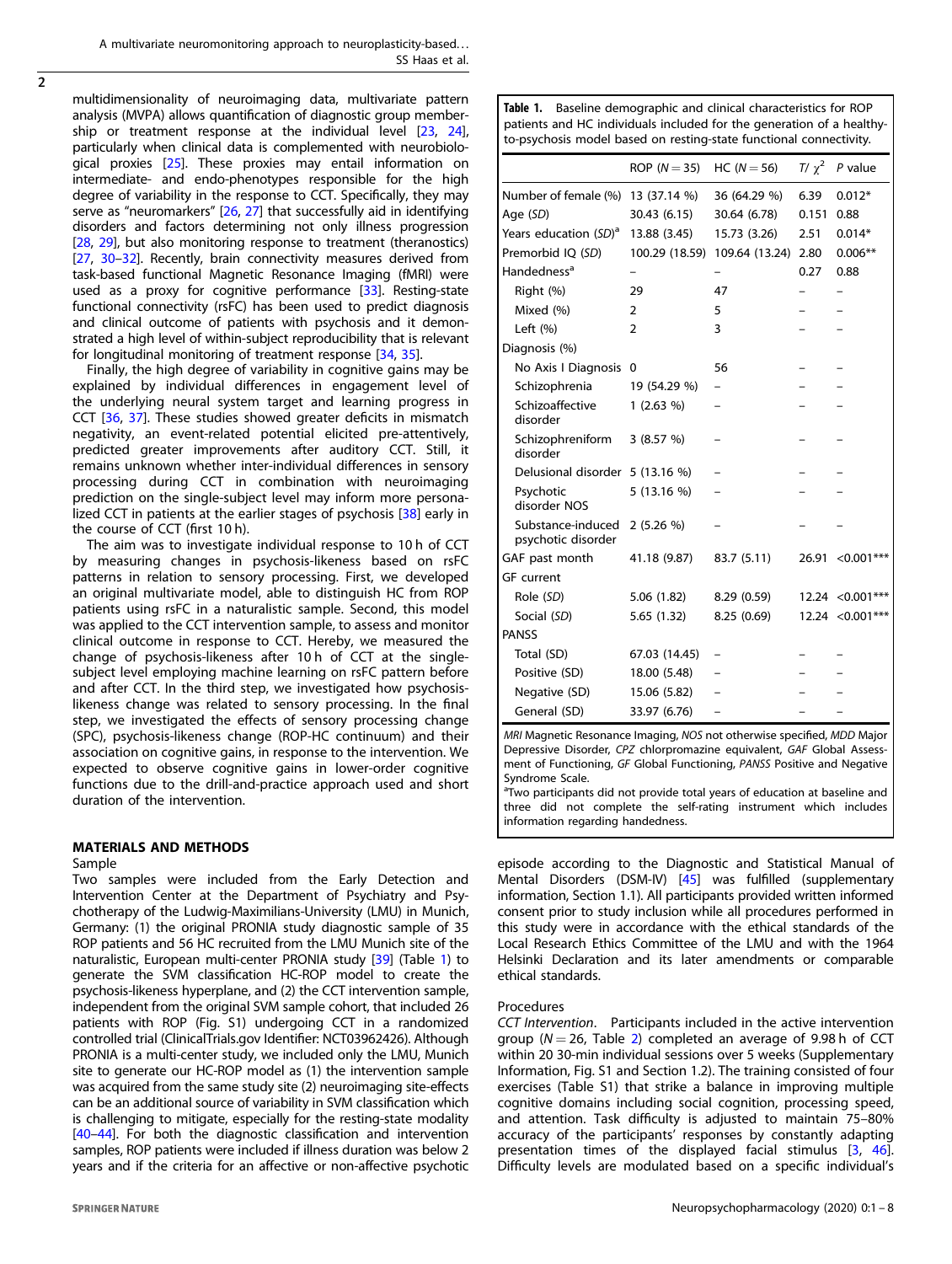<span id="page-2-0"></span>

|         | Table 2. Baseline demographic information of the intervention |
|---------|---------------------------------------------------------------|
| sample. |                                                               |

|                                                | Maintainers<br>EMT $(N = 14)$ | Improvers<br>EMT $(N = 12)$ | $T/\chi^2$               | $P$ value |
|------------------------------------------------|-------------------------------|-----------------------------|--------------------------|-----------|
| Number of female (%)                           | 8 (57.14%)                    | 3 (25.00%)                  | 2.74                     | 0.098     |
| Age (SD)                                       | 27.46 (5.84)                  | 26.10 (7.00)                | 0.54                     | 0.594     |
| Years education (SD)                           | 14.96 (2.71)                  | 15.79 (4.73)                | $-0.56$ 0.582            |           |
| Premorbid IQ (SD)                              | 97.14 (16.02)                 | 100.83<br>(13.62)           | $-0.63$ 0.537            |           |
| Handedness                                     |                               |                             | 2.20                     | 0.333     |
| Right (%)                                      | 9                             | 11                          | $\overline{\phantom{0}}$ |           |
| Mixed (%)                                      | 2                             | 0                           | —                        |           |
| Left $(%)$                                     | 1                             | 1                           |                          |           |
| Diagnosis                                      |                               |                             | 6.55                     | 0.477     |
| Schizophrenia (%)                              | 4 (28.57 %)                   | 4 (33.33 %)                 | $\overline{a}$           |           |
| Schizoaffective<br>disorder (%)                | 1(7.14%                       |                             |                          |           |
| Schizophreniform<br>disorder (%)               | 1(7.14%                       | 2 (16.67 %)                 |                          |           |
| Brief psychotic<br>disorder (%)                | 3(21.43%)                     | $3(25.00\%)$                |                          |           |
| Delusional<br>disorder (%)                     | 1(7.14%                       | 2(16.67%)                   |                          |           |
| Psychotic disorder<br>NOS (%)                  | 1(7.14%)                      |                             |                          |           |
| MDD with psychotic<br>symptoms (%)             | 3(21.43%)                     |                             |                          |           |
| Substance-induced<br>psychotic<br>disorder (%) |                               | $1(8.33\%)$                 |                          |           |
| Medication at baseline<br>$(N = 39)$           |                               |                             |                          |           |
| CPZ equivalent (SD)                            | 142.68<br>(162.49)            | 278.44<br>(258.96)          | $-1.63$ 0.117            |           |
| Days between<br>assessments                    | 51.29 (13.12)                 | 47.42 (8.99)                | 0.86                     | 0.397     |
| Number of hours<br>trained                     | 9.91 (0.74)                   | 10.10 (0.73)                | $-0.49$ 0.630            |           |
| GAF past month                                 | 46.25 (13.86)                 | 48.00 (16.87)               | $-0.29$ 0.774            |           |
| <b>GF</b> current                              |                               |                             |                          |           |
| Role (SD)                                      | 4.57 (1.45)                   | 4.25 (1.54)                 | 0.55                     | 0.590     |
| Social (SD)                                    | 6.00(1.30)                    | 6.00(0.95)                  | 0.00                     | 1.000     |
| PANSS                                          |                               |                             |                          |           |
| Total (SD)                                     | 66.07 (15.61)                 | 69.83 (17.94)               | $-0.57$ 0.573            |           |
| Positive (SD)                                  | 19.21 (6.12)                  | 19.83 (5.88)                | $-0.26$ 0.796            |           |
| Negative (SD)                                  | 13.43 (5.24)                  | 15.83 (6.19)                | $-1.07$                  | 0.294     |
| General (SD)                                   | 33.43 (9.10)                  | 34.17 (9.11)                | $-0.21$                  | 0.839     |

EMT Emotion Matching Task, MRI Magnetic Resonance Imaging, NOS not otherwise specified, MDD Major Depressive Disorder, CPZ chlorpromazine equivalent, GAF Global Assessment of Functioning, GF Global Functioning, PANSS Positive and Negative Syndrome Scale.

rate of learning, represented by a 'learning score', are quantified by analyzing the stimulus presentation times for a specific level within a specific task (Supplementary Information, Section 1.3) and have previously been shown to influence neural plasticity and transfer of the training [\[47](#page-7-0)]. While all four exercises target early social sensory processing, we chose to study the Emotion Matching Task (EMT) as a potential proxy for target engagement, given its ability to capture the processing of basic social

3

information while improving speeded facial emotion decisionmaking (Supplementary Information, Section 1.3). 26 patients that completed training on the Emotion Matching Task (EMT) were thus dichotomized into maintainers ( $N = 14$ ) and improvers ( $N =$ 12) based on a median split of their learning scores (Supplementary Information, Section 1.3, Fig. S2). Improvers showed impaired performance at baseline and reached the psychophysical threshold (~31 ms) for EMT during training (high SPC), while maintainers showed intact psychophysical threshold for EMT at baseline that were sustained throughout the training (low SPC). The current analysis selected a level that was played by everyone and contained the most repetitions per participant.

# Assessment procedure

Clinical assessment occurred during intake at baseline (T0) and again at follow-up (FU) post-intervention. Clinical diagnosis was assessed using the Structured Clinical Interview for Diagnostic and Statistical Manual of Mental Disorders (SCID) [\[45\]](#page-7-0). In order to assess clinical status and the presence and severity of symptoms, the Positive and Negative Syndrome Scale (PANSS) was administered [\[48](#page-7-0)]. Global rating of functioning was assessed using the Global Assessment of Functioning (GAF) Disability and Impairment Scale of the DSM-IV [\[49](#page-7-0)]. Additionally, the clinician-rated Global Functioning - Social (GF-S) and Global Functioning - Role (GF-R) Scales were used to assess social and role functioning separately [\[50](#page-7-0)].

A cross-domain neuropsychological test battery comprising 9 tests were administered to patients in the intervention sample at T0 and FU in a fixed order (Supplementary Information, Section 1.4). Tests were z-score transformed based on the study sample to closely reflect cognitive domains based on the Measurement and Treatment Research to Improve Cognition in Schizophrenia (MATRICS) recommended procedures [\[51](#page-7-0)] (Table S2).

#### Imaging procedure

All participants from both the original sample and intervention sample were scanned using the same 3 Tesla Philips Ingenia scanner with 32-channel radio-frequency coil at the Radiology Department in the university clinic of the LMU in Munich, Germany (Supplemental Information, Section 1.5). Both structural MRI (sMRI) and resting-state fMRI (rsfMRI) were acquired from all participants. T1 sMRI images were preprocessed using CAT12 (Supplementary Information, Section 1.6). rsfMRI preprocessing was divided into two main processes: core steps included realignment, coregistration, warping to Montreal Neurological Imaging (MNI) space and smoothing, whereas denoising steps comprised of motion correction using time series despiking with the BrainWavelet Toolbox (<http://www.brainwavelet.org/>) [\[52\]](#page-7-0), background filtering and temporal band-pass filtering (0.01–0.08 Hz), extracting signal from white matter (WM) and cerebrospinal fluid (CSF), correcting for movement (Friston 24 movement parameters) [\[53](#page-7-0)] and calculating framewise displacement (FD) for each subject to determine inclusion [\[54](#page-7-0)] (Supplementary Information, Section 1.6).

Following sMRI and rsfMRI preprocessing, the brain was parcellated into 160 regions of interest (ROIs) according to the Dosenbach functional atlas [\[55\]](#page-7-0). We extracted the mean signal from 10 mm spheres centered at each ROI using the MarsBaR Toolbox [\[56](#page-7-0)] version 0.42. Next, the Pearson's correlation of average time series between pairwise ROIs was calculated within Matlab R2015 using in-house scripts—resulting in 12720 rsFC for each participant. Connectivity matrices were generated for each subject in both the intervention sample and the original diagnostic classification sample.

#### Machine learning strategy

The machine learning software NeuroMiner [\[39\]](#page-6-0) version 1.0 was used to set up the machine learning analysis pipeline to extract multivariate decision rules from the rsFC data using an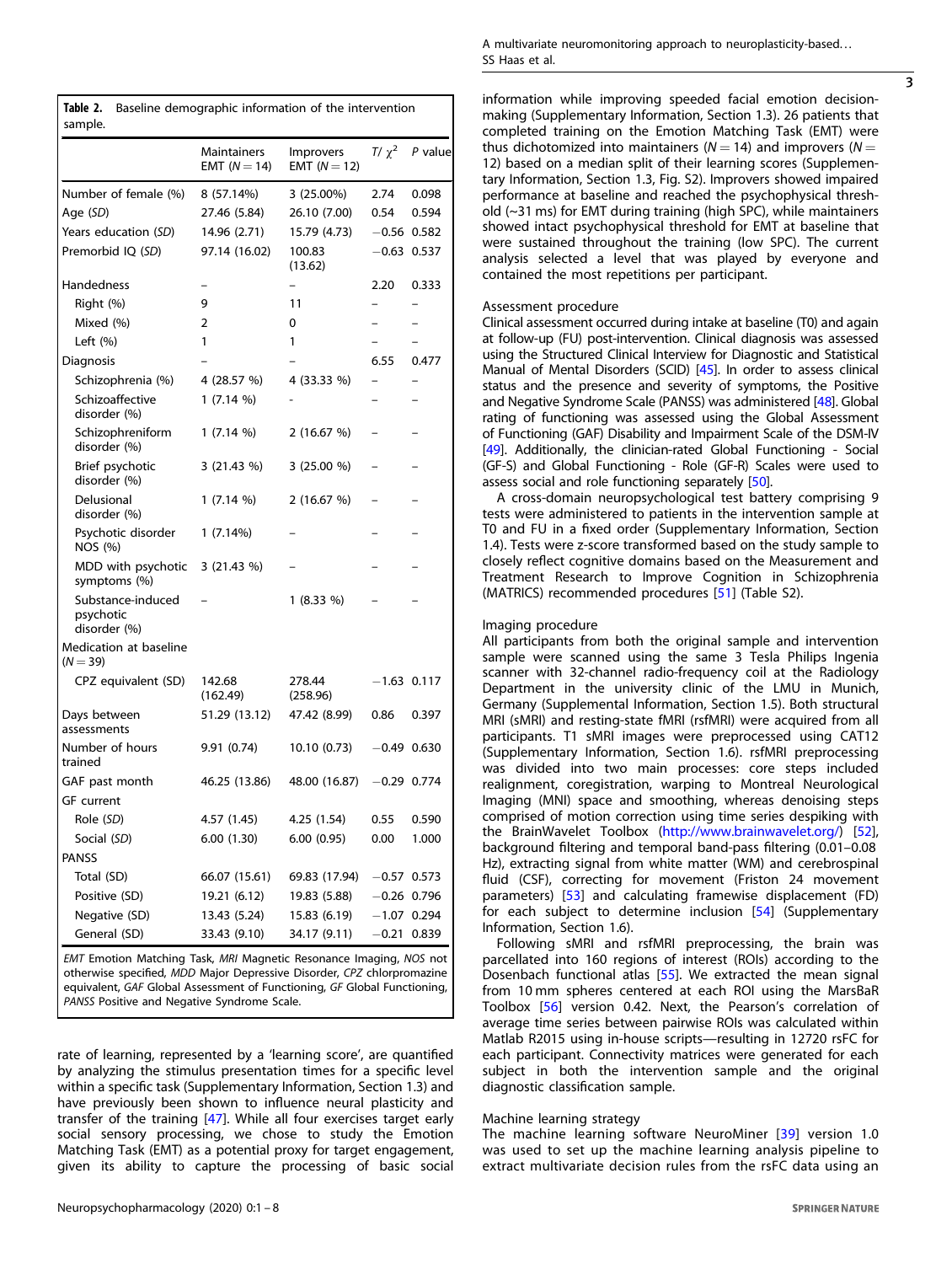4



Fig. 1 Proposed model depicting the application of a healthy-to-psychosis-like spectrum that could be used for monitoring treatment response to CCT. rsFC correlation matrices are entered into the SVM classification model to distinguish HC from ROP in an external sample. Using OOCV, the model is validated on patients who underwent the intervention sample at two time-points. Changes in decision scores are compared at the two time-points (FU-T0) in order to measure the direction of shift across the hyperplane based on rsFC.

out-of-sample cross-validation (OOCV) strategy. First, a HC-ROP rsFC classifier was built to identify a disease-related rsFC signature. To investigate whether this disease-related signature could be used to track neural response to CCT in ROP patients, models generated for HC-ROP classification were applied to the intervention sample at both T0 and FU using OOCV. Here, we expected to identify a pattern of rsFC anomalies that not only classified HC and ROP with high accuracy, but that could also identify a set of individuals whose rsFC would shift to a more healthy-like rsFC pattern across the SVM hyperplane (Fig. 1).

#### Machine learning analysis pipeline

NeuroMiner was used to create a predictive model that could separate patients with ROP from HC based on rsFC in the original diagnostic classification sample. To avoid overfitting, test the estimation of the model's generalizability, and prevent information leakage between training and test participants, repeated-nested double cross-validation (CV) was employed [\[57](#page-7-0), [58\]](#page-7-0) (Supplementary Information, Section 1.7). This CV structure embeds a 10-fold inner CV cycle (CV1), where models are generated, in another super-ordinate 10-fold outer CV cycle (CV2), which is ultimately used to test the model's generalizability [[59,](#page-7-0) [60](#page-7-0)]. Both inner and outer CV cycles were permuted 10 iterations. Within CV1, matrices were pruned of zero-variance features, and sex and IQ effects were regressed out of the feature set using a partial correlation method. Then, a dimensionality reduction procedure was applied using Principal Component Analysis (PCA) in the CV1 training data to reduce the risk of overfitting and increase the generalizability of classification models [\[61\]](#page-7-0) following previous methods [[62\]](#page-7-0). Principal component (PC) scores were 0–1 scaled and fed to a linear classweighted Support Vector Machine (SVM) algorithm (LIBSVM 3.1.2 L1-Loss SVC) [[39,](#page-6-0) [63](#page-7-0)] to detect a set of PCs that optimally predicted the training and test cases' labels in a given CV1 partition. The default regularization parameter of  $C = 1$  was used within CV1 [\[64](#page-7-0)]. This analysis pipeline was subsequently applied to each k-fold and N-permutation CV2 cycle, determining the participant's classification (HC vs. ROP) through majority voting.

Statistical significance was assessed through permutation testing [[57,](#page-7-0) [65](#page-7-0)], with  $\alpha = 0.05$  and 1000 permutations (Supplementary Information, Section 1.7).

#### Validation analyses of classifier

The HC-ROP classifier built on the independent sample was subsequently applied to the intervention sample at T0 and FU without any in-between retraining using OOCV. The OOCV model provides a subject-specific linear SVM decision score at each timepoint for every ROP patient in the intervention sample. Positive decision scores indicate a predicted class membership of ROP, whereas negative decision scores indicate a predicted class membership belonging to HC. The difference in decision scores between the two time-points (FU-T0), that we address as psychosis-likeness change, provides an estimate of the direction of shift across the SVM hyperplane following CCT. Positive differences indicate a shift in the more psychosis-like direction, whereas negative differences indicate a shift in the more healthylike direction across the SVM hyperplane. The measured changes in decision scores between the two time-points serve to verify if the multivariate rsFC signature from psychosis-like to healthy-like has been altered in the CCT intervention group. We performed platt scaling [[66](#page-7-0)] to calibrate the decision score and assure that SVM predicted probabilities match the expected distribution of probabilities for each class. We calibrated the trained model by fitting the logistic regression to decision scores of the original HC-ROP model and applied this to the decision scores of the intervention data set. The HC-ROP classifier built on the LMU independent sample was additionally applied to three independent samples without any in-between retraining using OOCV in order to further assess generalizability of our model (Supplementary Information, Section 1.8, Table S5). We conducted additional correlational analyses to confirm our results are not biased by antipsychotic medication intake (Supplementary Information, Section 1.8, Table S6). We also ran additional correlational analyses to assess the associations between the psychosis-likeness model and 1) unhealthy consumption (e.g., cigarettes, alcohol), 2) variables indicative of socio-economic status (education and occupation of parents), patients functioning (GAF), traumatic experiences (Childhood trauma Questionnaire, CTQ [\[67](#page-7-0), [68\]](#page-7-0)) and age of illness onset (Supplementary Information, Section 1.8, Table S7).

#### Statistical analyses of clinical and cognitive data

The following analyses were carried out in Jamovi version 1.1.9 ([https://www.jamovi.org/\)](https://www.jamovi.org/), with a significance level of  $\alpha = 0.05$ , with False Discovery Rate (FDR) correction for multiple comparisons [[69\]](#page-7-0). Participants identified as outliers on cognitive domains (>2 SD) were excluded from further analyses. Demographic differences between groups were assessed using independent ttests for continuous variables and chi-square tests for categorical variables. Repeated measures ANOVA was used to assess changes in cognition over time (1) based on SPC, (2) psychosis-likeness change, and (3) the interaction of SPC and psychosis-likeness change. Post-hoc analyses investigating the direction of effects were done using paired-samples t-tests. Effect sizes were reported using Cohen's d [[70](#page-7-0)].

#### RESULTS

### Group-level sociodemographic and clinical data

Independent sample (HC-ROP). At baseline there were significantly more females in the HC group as compared to the patient group (df = 1,  $\chi^2$  = 6.39, P = 0.012). Patients had significantly fewer years of education ( $T[86] = 2.51$ ,  $P = 0.014$ ), and lower premorbid IQ  $(T[89] = 2.80, P = 0.006)$  than HC individuals (Table [1](#page-1-0)). Patients with ROP showed significantly lower levels of functioning in all measures at T0 including GAF Disability and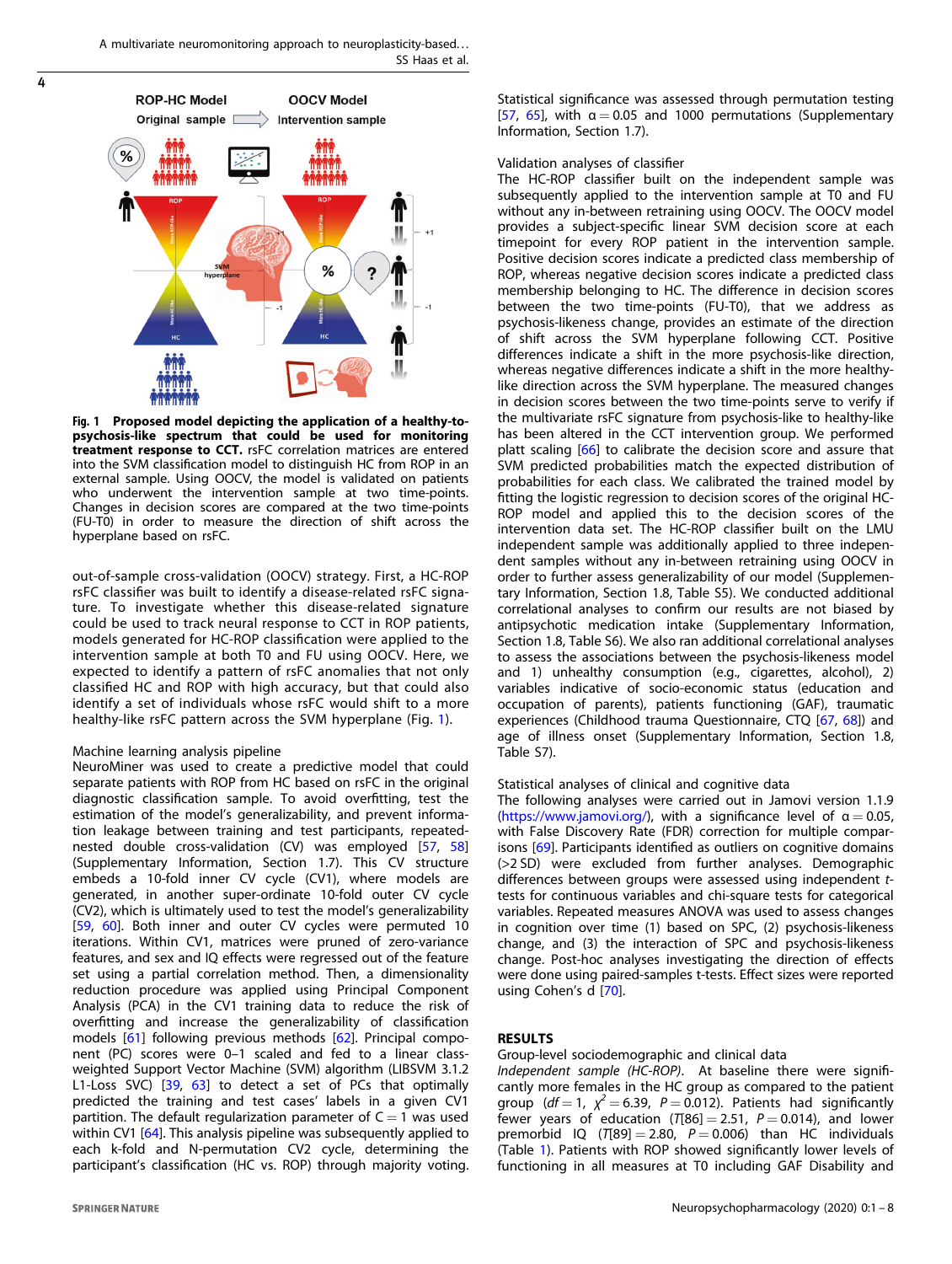Impairment ( $|7|88| = 26.91$ ,  $P < 0.001$ ), GF-R ( $|7|88| = 12.24$ ,  $P <$ 0.001), and GF-S ( $T[88] = 12.24$ ,  $P < 0.001$ ).

Intervention Sample (maintainers - improvers). At baseline, there were no significant differences between maintainers and improvers in demographic characteristics, symptom severity, functioning, number of days between assessments, training intensity or antipsychotic medication  $(P > 0.05)$  (Table [2\)](#page-2-0). The performance on all cognitive domains, except for verbal learning at baseline ( $T[24] = 2.18$ ,  $P = 0.04$ ) was balanced between the maintainers and improvers. We observed a marginally significant between groups effect on social cognition FU scores ( $F[1,25] =$ 4.45,  $P = 0.046$ ), while controlling for T0 performance (F[1,25] = 4.08,  $P = 0.055$ ). Although symptoms and functioning improved over time in all measures, there were no differences based on SPC (Table S3).

Resting-state functional connectivity prediction performance. The HC-ROP classifier correctly discriminated patients with ROP from HC with a cross-validated balanced accuracy (BAC) of 65.54% (sensitivity  $=$  54.29%, specificity  $=$  76.79%) and was significant  $(P = 0.01)$ . Detailed statistics of the classification model are reported in Table S4. Inspection of the mean feature weights generated within the CV framework revealed that the rsFC connections driving correct classification between ROP and HC were long-range connections between (1) left parietal and right frontal lobe and (2) bilateral parietal lobe and thalamus, and shortrange connections between (1) left parietal and left occipital area (2) right temporal and right angular gyrus, (3) left inferior temporal with right insula and left cerebellum, and (4) bilateral temporal lobe with bilateral thalamus (Fig. 2, Table S7). The connectivity patterns were mainly characterized by stronger FC associations in patients as compared to HC (Fig. 2) whereas only a few frontoparietal and temporal-insular connectivities showed stronger connectivity in HC as compared to ROP patients (Fig. 2).

Applying the ROP-HC model generated within the independent PRONIA sample to the intervention sample resulted in a model sensitivity of 65.38% at baseline and 57.69% at follow-up. When looking across all patients in the maintainer and improver subgroups, rsFC patterns shifted in the healthy-like direction (i.e., a decrease in decision scores from T0 to FU), with no significant differences in the number of patients whose rsFC shifted in the healthy-like direction (maintainers  $= 8$ , improvers  $= 8$ ) as opposed to the psychosis-like direction (maintainers  $= 6$ , improvers  $= 4$ ;  $df = 1$ ,  $\chi^2 = 0.25$ ,  $P = 0.62$ ). Although there were no significant differences between maintainers and improvers in psychosislikeness changes over time  $(F[1,25] = 0.96, P = 0.34)$ , the overall shift to the healthy-like decision scores seems to be driven by a shift to the healthy-like part of SVM hyperplane in improvers  $(ES[Cohen's d] = -0.35)$ , whereas maintainers showed rather stable decision score values from T0 to FU (ES[Cohen's  $d$ ] = 0.03; Fig. 3a; Supplementary Information, Fig. S3 [A-B]).

Comparing maintainers and improvers further, we found a significant interaction between the group and the change in decision scores on the attentional gain  $(F[1,23] = 8.13, P = 0.01,$  $[P = 0.06$  with FDR correction]; Fig. 3b; Supplementary Information, Fig. S3 [C-D]). However, the effect of the group  $(F[1,23] =$ 0.06,  $P = 0.81$ ) and decision score change ( $F[1,23] = 0.13$ ,  $P =$ 0.72) alone on the attentional change was not significant. We observed a moderate effect size of improvement in attention despite psychosis-likeness change in the psychosis-like direction on the SVM hyperplane only in patients who showed intact SPC at baseline and maintained peak performance throughout the CCT  $(T[13] = 1.26, P = 0.26, ES = 0.51)$ . Contrarily, attentional gains showed a large effect size in the ROP patients who showed impaired SPC at baseline only if the rsFC shifted to the healthy-like side of the SVM hyperplane  $(T[11] = 2.29, P = 0.06,$  $ES = 0.87$ ).



5

Fig. 2 Depiction of the cross-validation ratio-based most reliable connections driving the classification between HC and ROP. The inter- and intrahemispheric connectivities of the top 20 features were extracted using a percentile rank of ~99.99% mapped onto the brain using BrainNet Viewer. Details of the regions that comprise the top 20 features are depicted in Table S8 in the Supplement. Blue lines indicate higher connectivity degree in the HC group; red lines indicate greater connectivity in the ROP group. Reliability is defined as the mean value of the SVM weight divided by its standard error across all the generated models in the cross-validation scheme.



Fig. 3 Decision scores and cognitive changes following computerized cognitive training. a SVM decision score change, reflecting the degree of psychosis-likeness based on resting-state functional connectivity (rsFC), in maintainers versus improvers and b attentional change based on shift across the hyperplane using rsFC and sensory processing change. Higher SVM decision scores reflect more psychosis-like rsFC. Error bars represent standard error. EMT Emotion Matching Task, FU follow-up, HC healthy control, ROP recent onset psychosis, SVM Support Vector Machine, T0 baseline.

#### **DISCUSSION**

In this study, we performed a proof-of-concept analysis aimed at investigating the potential utility of rsFC to assess and monitor individual neural response to CCT. This is, to the best of our knowledge, the first study utilizing a machine learning rsFC model to investigate change of psychosis-likeness in response to CCT and associate it to changes in cognition and sensory processing.

To achieve this, we employed a model that was built on an independent sample of LMU ROP patients not undergoing the intervention, providing us with a quantifiable clinical outcome measure of psychosis-likeness change across the HC-ROP continuum with a BAC of 65.54%. This BAC is within the range of classification accuracies that utilize the resting-state modality for classifying chronic and first-episode psychosis patients from healthy controls [\[71](#page-7-0)].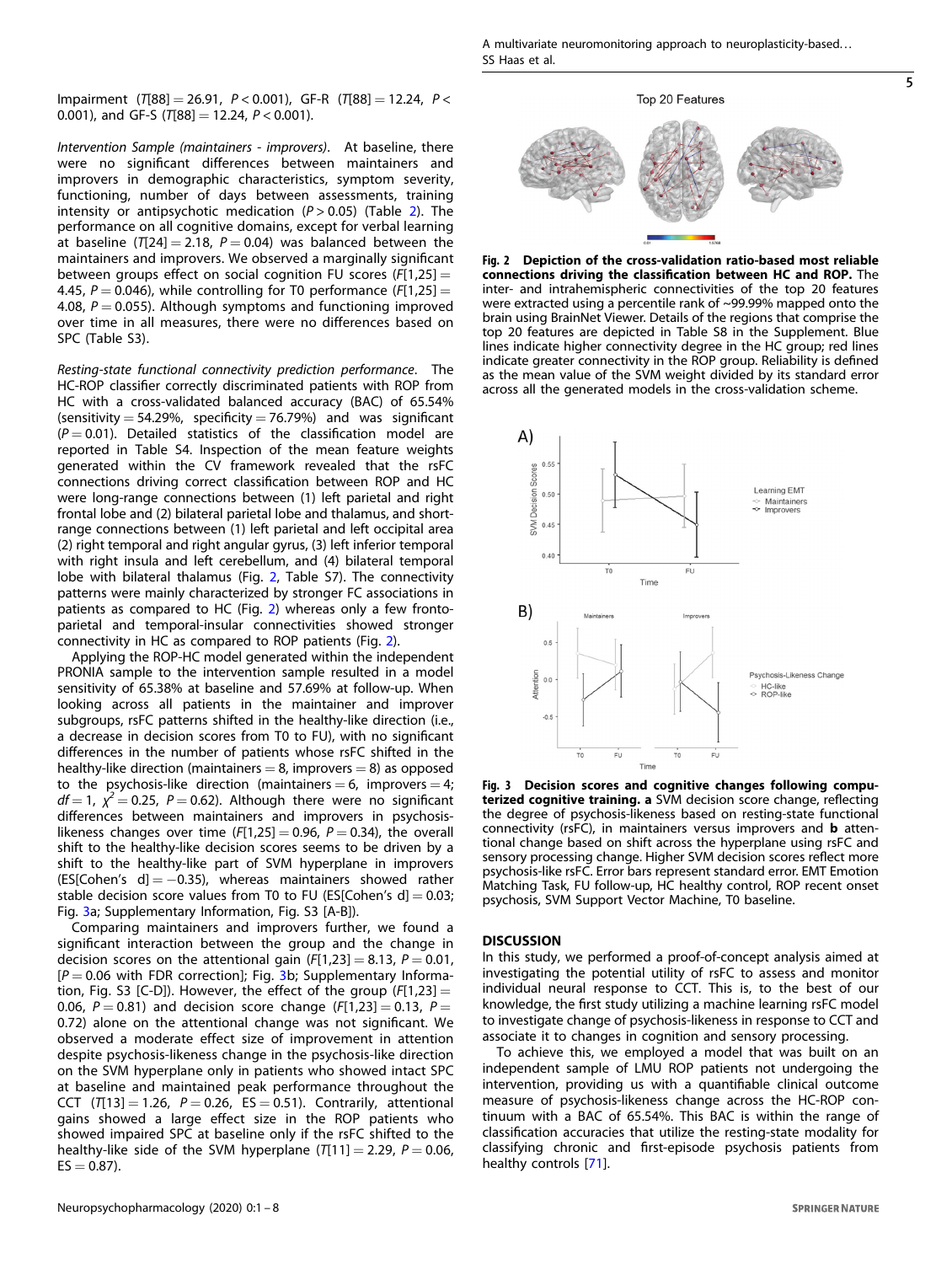$\overline{6}$ 

After showing a solid generalizability of this model to the CCT sample, we followed the notion that various types of sensory [[19\]](#page-6-0) and multimodal plasticity impairments [\[72](#page-7-0)] may be differentially susceptible to interventions  $[37]$  $[37]$  $[37]$ . We used EMT as a proxy for sensory processing and created two patient groups based on the median split of SPC. We identified a subgroup of 'improvers' who initially presented with sensory processing impairments, however showed significant improvements in SPC throughout the course of the CCT. The other subgroup of 'maintainers' initially presented with unimpaired sensory processing and maintained peak performance throughout CCT at the optimal psychophysical level. We found that rsFC psychosis-likeness change in these two subgroups was differentially associated with attentional gains in response to CCT. Although we did not find a significant difference between improvers and maintainers in psychosis-likeness changes over time, the improvers showed a stronger change in psychosislikeness to the healthy rsFC pattern. Importantly, these rsFC shifts seemed to be accompanied by attentional gains in improvers, while psychosis-likeness change in maintainers appeared compensated by efficient sensory processing that helped this subgroup nevertheless achieve attentional gains. Improvements in the attention domain after 10 h training is consistent with previous findings that improvements in low-order cognitive functions via drill-and-practice techniques precede gains in higher-order cognitive domains [[73\]](#page-7-0).

Stepping back to understand the resting-state pattern underlying psychosis-likeness in our original HC-ROP model, we observed widespread changes in both cortical and subcortical functional connectivities. We observed reduced rsFC between fronto-parietal regions and thalamo-cortical areas which successfully distinguished ROP patients from HC group, that may indicate less disturbed neuroplasticity in areas of top-down regulatory control, highly relevant for attentionally demanding cognitive tasks.

The importance of preserved fronto-parietal [[13\]](#page-6-0) and thalamocortical connectivity [\[66](#page-7-0)] is critical for normal cognitive functioning, in particular attention and sequential planning [\[74](#page-7-0), [75](#page-7-0)], and relevant for mechanisms of learning in CCT. Our findings support this notion as the improvers, whose psychosis-likeness decreased or remained healthy-like, were able to translate cognitive skills acquired during CCT to attentional gains. Conversely, maintainers showed greater transfer effects to the domain of attention despite preserved psychosis-like rsFC, possibly due to their efficient sensory processing at baseline that served as cognitive reserve [[14\]](#page-6-0). Our results suggest that improvement in attention may depend on an association between more healthy-like whole-brain rsFC patterns and efficient sensory processing during CCT and demonstrates feasibility of using resting-state as a valid biomarker. In line with our work, a recent fMRI study using restingstate connectivity networks was able to predict medication‐class of response in hard-to-diagnose patients [[76](#page-7-0)], further supporting the utility of resting-state fMRI in the 'real-world' clinical context. In the recent meta-analysis on the utility of resting-state as biomarker, the authors warn about its moderate test-retest variability, while at the same time highlighting the complexity of its application and circumstances that improve the reliability of this neuroimaging modality [[40,](#page-6-0) [77\]](#page-7-0). Future studies are necessary to determine the exact methodological conditions necessary to optimize the utility of neuroimaging to reliably trace the response to pharmacological and non-pharmacological interventions.

Several limitations of the present study need to be considered. First, the current study used a relatively short CCT as we wanted to keep the intervention duration comparable to the duration of clinical treatment. Our intention was to provide greater resemblance to the real-world clinical setting that appears common in many other health centers across Europe [[78](#page-7-0)], and provides a strong clinical care framework due to the initial stay of the patients at the ward or frequent clinical checks. However, we cannot claim that ROP patients who did not respond with an improvement of rsFC pattern and did not show efficient SPC learning would not achieve neural 'recovery' associated with enhancement of cognition with a slightly different form of intervention, longer duration, or implementing more diverse protocols [\[7](#page-6-0)]. Second, we attempted to operationalize sensory processing during CCT by using a median split to categorize patients into improvers and maintainers. However, our approach may limit the generalizability of our findings and needs to be further investigated in future studies. Third, while the CCT in this study uses social stimuli, we have not observed any interaction between psychosis-likeness change and social cognition. While we measured performance on facial affect recognition, which represents only one domain of social cognition, a greater number of social cognitive measures would be needed to capture social cognition improvement at a fine-grained level [[79\]](#page-7-0). Fourth, though we were not able to assess long-term effects of the intervention in an additional follow-up session, investigating durability effects of the intervention would be crucial for future studies. Finally, though we followed the generalizability rule in MVPA, including an independent sample in the study to generate the model and tested the generalizability of this model to three additional independent samples across multiple sites, future studies replicating our findings in multi-site cohorts with larger numbers of participants are warranted.

Prospectively, this MVPA approach may be integrated into individual early identification and intervention programs, thus resulting in a likely cheaper and more effective personalized psychiatry application [\[80,](#page-7-0) [81](#page-7-0)]. Psychotic disorders are highly heterogeneous at many levels, from biological pathways to clinical presentation and usage of the neuromonitoring approach may lead to faster identification of individuals with shared biological path-ways that show a greater potential to improve through CCT [\[82](#page-7-0)].

### FUNDING AND DISCLOSURE

This study was supported by the National Institute of Mental Health under Award Numbers R43 1 R43 MH121209-01 (PI:BB), EU-FP7 project PRONIA ("Personalised Prognostic Tools for Early Psychosis Management") under the Grant Agreement No° 602152 (PI: NK) and NARSAD Young Investigator Award of the Brain & Behavior Research Foundation No° 28474 (PI: LK-I).

BB is Senior Scientist at Posit Science, a company that produces cognitive training and assessment software. The training programs described in this study were provided for research purposes free of charge by Posit Science. All other authors report no conflict of interest. RU reports grants from Medical Research Council, grants from the National Institute for Health Research, and personal fees from Sunovion, outside the submitted work. NK, JK, and RS received honoraria for talks presented at education meetings organized by Otsuka/Lundbeck. All other authors report no biomedical financial interests or potential conflicts of interest. Open Access funding enabled and organized by Projekt DEAL.

# ACKNOWLEDGEMENTS

The project has been conducted in the framework of LMU Excellent Funding Scheme, received by LK-I. Clinical recruitment and data preprocessing for this project have been carried out in the scope of the doctoral thesis of SSH at Ludwig Maximilian University and International Max Planck Research School for Translational Psychiatry. The PRONIA consortium LMU Munich: PRONIA consortium members listed here performed the screening, recruitment, rating, examination, and follow-up of the study participants and were involved in implementing the examination protocols of the study, setting up its information technological infrastructure, and organizing the flow and quality control of the data analyzed in this article between the local study sites and the central study database. Department of Psychiatry and Psychotherapy, Ludwig-Maximilian-University, Munich, Bavaria, Germany: Linda Betz, Carlos Cabral, Mark Sen Dong, Dominic Dwyer, Anne Erkens, Eva Gussmann, Alkomiet Hasan, Claudius Hoff, Ifrah Khanyaree, Aylin Melo, Susanna Muckenhuber-Sternbauer, Janis Kohler, Ömer Faruk Özturk, Nora Penzel, David Popovic, Adrian Rangnick, Sebastian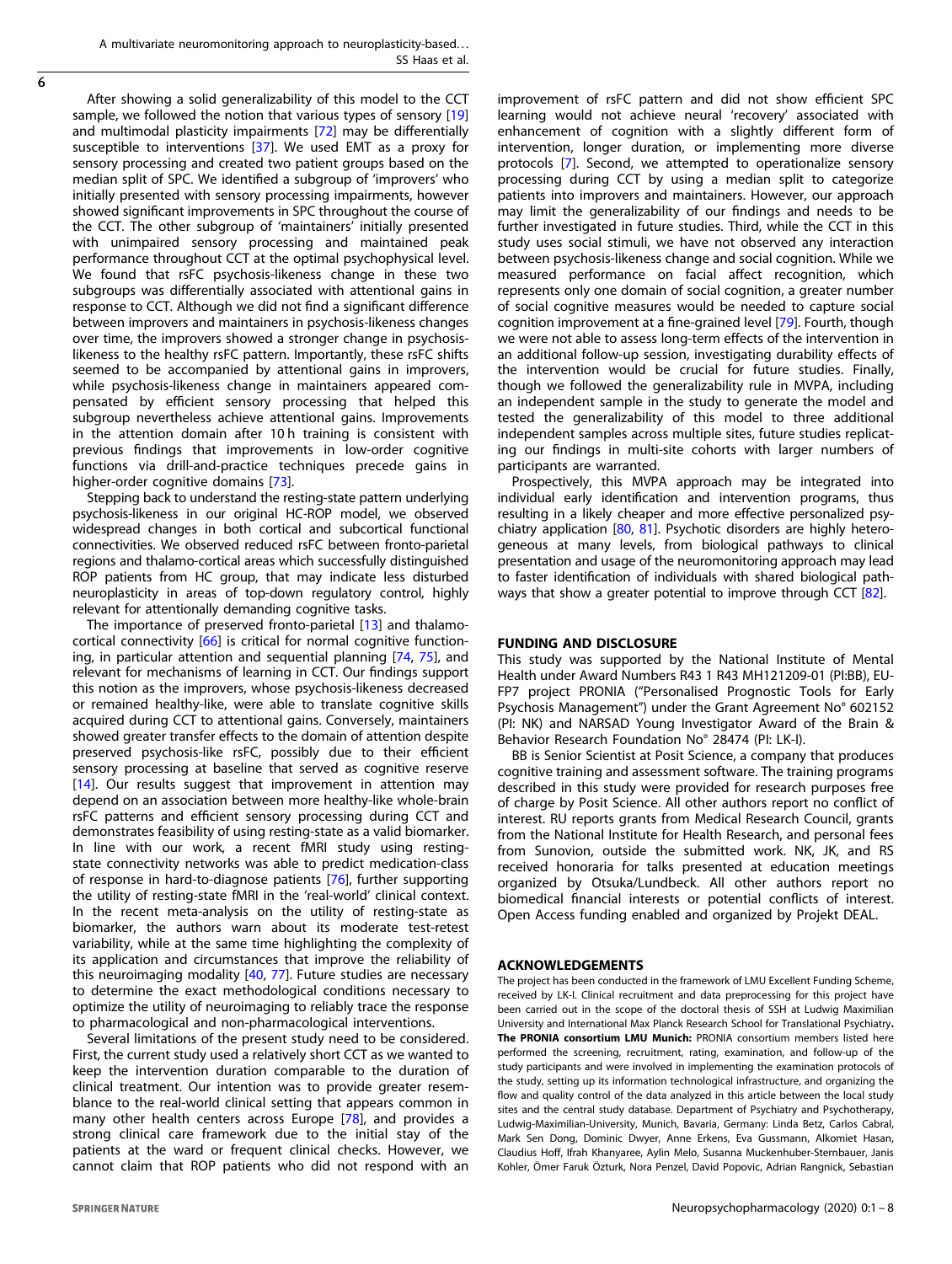<span id="page-6-0"></span>von Saldern, Rachele Sanfelici, Moritz Spangemacher, Santiago Tovar, Ana Tupac, Maria Fernanda Urquijo, Helene Walger, and Antonia Wosgien.

#### AUTHOR CONTRIBUTIONS

SH, LK-I, and NK conceptualized the paper. LK-I and NK oversaw data collection and project development. SH was responsible for statistical analyses. SH and LK-I drafted the manuscript and provided data interpretation. LA, JuW, BB, and JK assisted with statistical analyses and data interpretation. SH, JuW, and JoW assisted in data collection and data entry. LA, SH, JoW, and AR were involved in developing the neuroimaging pipeline. MP and BSR were in charge of developing scanning protocols. JK, SB, EM, RS, RU, and SW revised the manuscript and assisted in conceptualizing the project. All authors revised and agreed upon the final version of the manuscript.

#### ADDITIONAL INFORMATION

Supplementary Information accompanies this paper at ([https://doi.org/10.1038/](https://doi.org/10.1038/s41386-020-00877-4) [s41386-020-00877-4\)](https://doi.org/10.1038/s41386-020-00877-4).

Publisher's note Springer Nature remains neutral with regard to jurisdictional claims in published maps and institutional affiliations.

#### **REFERENCES**

- 1. Biagianti B, Vinogradov S. Computerized cognitive training targeting brain plasticity in schizophrenia. Prog Brain Res. 2013;207:301–26.
- 2. Harvey PD, McGurk SR, Mahncke H, Wykes T. Controversies in computerized cognitive training. Biol Psychiatry Cogn Neurosci Neuroimaging. 2018;3:907–15.
- 3. Merzenich MM, Van Vleet TM, Nahum M. Brain plasticity-based therapeutics. Front Hum Neurosci. 2014;8:385.
- 4. Nahum M, Lee H, Merzenich MM. Principles of neuroplasticity-based rehabilitation. Prog Brain Res. 2013;207:141–71.
- 5. McGurk SR, Twamley EW, Sitzer DI, McHugo GJ, Mueser KT. A meta-analysis of cognitive remediation in schizophrenia. Am J Psychiatry. 2007;164:1791–802.
- 6. Wykes T, Huddy V, Cellard C, McGurk SR, Czobor P. A meta-analysis of cognitive remediation for schizophrenia: methodology and effect sizes. Am J Psychiatry. 2011;168:472–85.
- 7. Kambeitz-Ilankovic L, Betz LT, Dominke C, Haas SS, Subramaniam K, Fisher M, et al. Multi-Outcome Meta-Analysis (MOMA) of Cognitive Remediation in Schizophrenia: revisiting the relevance of human coaching and elucidating interplay between multiple outcomes. Neurosci Biobehav Rev. 2019. [https://doi.org/](https://doi.org/10.1016/j.neubiorev.2019.09.031) [10.1016/j.neubiorev.2019.09.031.](https://doi.org/10.1016/j.neubiorev.2019.09.031)
- 8. Medalia A, Saperstein AM. Does cognitive remediation for schizophrenia improve functional outcomes? Curr Opin Psychiatry. 2013;26:151–7.
- 9. Subramaniam K, Luks TL, Fisher M, Simpson GV, Nagarajan S, Vinogradov S. Computerized cognitive training restores neural activity within the reality monitoring network in schizophrenia. Neuron. 2012;73:842–53.
- 10. Prikken M, Konings MJ, Lei WU, Begemann MJH, Sommer IEC. The efficacy of computerized cognitive drill and practice training for patients with a schizophrenia-spectrum disorder: A meta-analysis. Schizophr Res. 2019;204: 368–74.
- 11. Isaac C, Januel D. Neural correlates of cognitive improvements following cognitive remediation in schizophrenia: a systematic review of randomized trials. Socioaffect Neurosci Psychol. 2016;6:30054.
- 12. Ramsay IS, MacDonald AW. Brain correlates of cognitive remediation in schizophrenia: activation likelihood analysis shows preliminary evidence of neural target engagement. Schizophr Bull. 2015;41:1276–84.
- 13. Arnemann KL, Chen AJ-W, Novakovic-Agopian T, Gratton C, Nomura EM, D'Esposito M. Functional brain network modularity predicts response to cognitive training after brain injury. Neurology. 2015;84:1568–74.
- 14. Subramaniam K, Gill J, Fisher M, Mukherjee P, Nagarajan S, Vinogradov S. White matter microstructure predicts cognitive training-induced improvements in attention and executive functioning in schizophrenia. Schizophr Res. 2018;193:276–83.
- 15. Eack SM, Newhill CE, Keshavan MS. Cognitive enhancement therapy improves resting-state functional connectivity in early course schizophrenia. J Soc Soc Work Res. 2016;7:211–30.
- 16. Isbell E, Stevens C, Pakulak E, Hampton Wray A, Bell TA, Neville HJ. Neuroplasticity of selective attention: research foundations and preliminary evidence for a gene by intervention interaction. Proc Natl Acad Sci USA. 2017;114:9247–54.
- 17. Keshavan MS, Mehta UM, Padmanabhan JL, Shah JL. Dysplasticity, metaplasticity, and schizophrenia: implications for risk, illness, and novel interventions. Dev Psychopathol. 2015;27:615–35.

18. Mehta UM, Thanki MV, Padmanabhan J, Pascual-Leone A, Keshavan MS. Motor cortical plasticity in schizophrenia: a meta-analysis of transcranial magnetic stimulation - electromyography studies. Schizophr Res. 2019;207:37–47.

7

- 19. Thakkar KN, Antinori A, Carter OL, Brascamp JW. Altered short-term neural plasticity related to schizotypal traits: evidence from visual adaptation. Schizophr Res. 2019;207:48–57.
- 20. Campos C, Santos S, Gagen E, Machado S, Rocha S, Kurtz MM, et al. Neuroplastic changes following social cognition training in schizophrenia: a systematic review. Neuropsychol Rev. 2016;26:310–28.
- 21. Roach BJ, Ford JM, Biagianti B, Hamilton HK, Ramsay IS, Fisher M, et al. Efference copy/corollary discharge function and targeted cognitive training in patients with schizophrenia. Int J Psychophysiol. 2018. [https://doi.org/10.1016/j.](https://doi.org/10.1016/j.ijpsycho.2018.12.015) [ijpsycho.2018.12.015](https://doi.org/10.1016/j.ijpsycho.2018.12.015).
- 22. Morishita H, Vinogradov S. Neuroplasticity and dysplasticity processes in schizophrenia. Schizophr Res. 2019;207:1–2.
- 23. Pereira F, Mitchell T, Botvinick M. Machine learning classifiers and fMRI: a tutorial overview. Neuroimage. 2009;45:S199–209.
- 24. Zarogianni E, Moorhead TWJ, Lawrie SM. Towards the identification of imaging biomarkers in schizophrenia, using multivariate pattern classification at a singlesubject level. Neuroimage Clin. 2013;3:279–89.
- 25. Abi-Dargham A, Horga G. The search for imaging biomarkers in psychiatric disorders. Nat Med. 2016;22:1248–55.
- 26. Insel TR, Cuthbert BN. Medicine. Brain disorders? Precisely. Science. 2015;348:499–500.
- 27. Yamada T, Hashimoto R-I, Yahata N, Ichikawa N, Yoshihara Y, Okamoto Y, et al. Resting-state functional connectivity-based biomarkers and functional mri-based neurofeedback for psychiatric disorders: a challenge for developing theranostic biomarkers. Int J Neuropsychopharmacol. 2017;20:769–81.
- 28. Dazzan P, Arango C, Fleischacker W, Galderisi S, Glenthøj B, Leucht S, et al. Magnetic resonance imaging and the prediction of outcome in first-episode schizophrenia: a review of current evidence and directions for future research. Schizophr Bull. 2015;41:574–83.
- 29. Mourao-Miranda J, Reinders AATS, Rocha-Rego V, Lappin J, Rondina J, Morgan C, et al. Individualized prediction of illness course at the first psychotic episode: a support vector machine MRI study. Psychol Med. 2012;42:1037–47.
- 30. Cao H, Chén OY, Chung Y, Forsyth JK, McEwen SC, Gee DG, et al. Cerebellothalamo-cortical hyperconnectivity as a state-independent functional neural signature for psychosis prediction and characterization. Nat Commun. 2018;9:3836.
- 31. Dazzan P. Neuroimaging biomarkers to predict treatment response in schizophrenia: the end of 30 years of solitude? Dialogues Clin Neurosci. 2014;16:491–503.
- 32. Light GA, Swerdlow NR. Future clinical uses of neurophysiological biomarkers to predict and monitor treatment response for schizophrenia. Ann N. Y Acad Sci. 2015;1344:105–19.
- 33. Rosenberg MD, Finn ES, Scheinost D, Papademetris X, Shen X, Constable RT, et al. A neuromarker of sustained attention from whole-brain functional connectivity. Nat Neurosci. 2016;19:165–71.
- 34. Choe AS, Jones CK, Joel SE, Muschelli J, Belegu V, Caffo BS, et al. Reproducibility and temporal structure in weekly resting-state fMRI over a period of 3.5 years. PLoS ONE. 2015;10:e0140134.
- 35. Chou Y, Panych LP, Dickey CC, Petrella JR, Chen N. Investigation of long-term reproducibility of intrinsic connectivity network mapping: a resting-state fMRI study. AJNR Am J Neuroradiol. 2012;33:833–8.
- 36. Perez VB, Miyakoshi M, Makeig SD, Light GA. Mismatch negativity reveals plasticity in cortical dynamics after 1-hour of auditory training exercises. Int J Psychophysiol. 2019;145:40–47.
- 37. Biagianti B, Roach BJ, Fisher M, Loewy R, Ford JM, Vinogradov S, et al. Trait aspects of auditory mismatch negativity predict response to auditory training in individuals with early illness schizophrenia. Neuropsychiatr Electrophysiol. 2017;3. <https://doi.org/10.1186/s40810-017-0024-9>.
- 38. Revell ER, Neill JC, Harte M, Khan Z, Drake RJ. A systematic review and metaanalysis of cognitive remediation in early schizophrenia. Schizophr Res. 2015;168:213–22.
- 39. Koutsouleris N, Kambeitz-Ilankovic L, Ruhrmann S, Rosen M, Ruef A, Dwyer DB, et al. Prediction models of functional outcomes for individuals in the clinical high-risk state for psychosis or with recent-onset depression: a multimodal, multisite machine learning analysis. JAMA Psychiatry. 2018;75:1156–72.
- 40. Noble S, Scheinost D, Constable RT. A decade of test-retest reliability of functional connectivity: A systematic review and meta-analysis. Neuroimage. 2019;203:116157.
- 41. Brennan RL. Generalizability theory and classical test theory. Appl Meas Educ. 2010;24:1–21.
- 42. Fortin J-P, Parker D, Tunç B, Watanabe T, Elliott MA, Ruparel K, et al. Harmonization of multi-site diffusion tensor imaging data. Neuroimage. 2017;161:149–70.